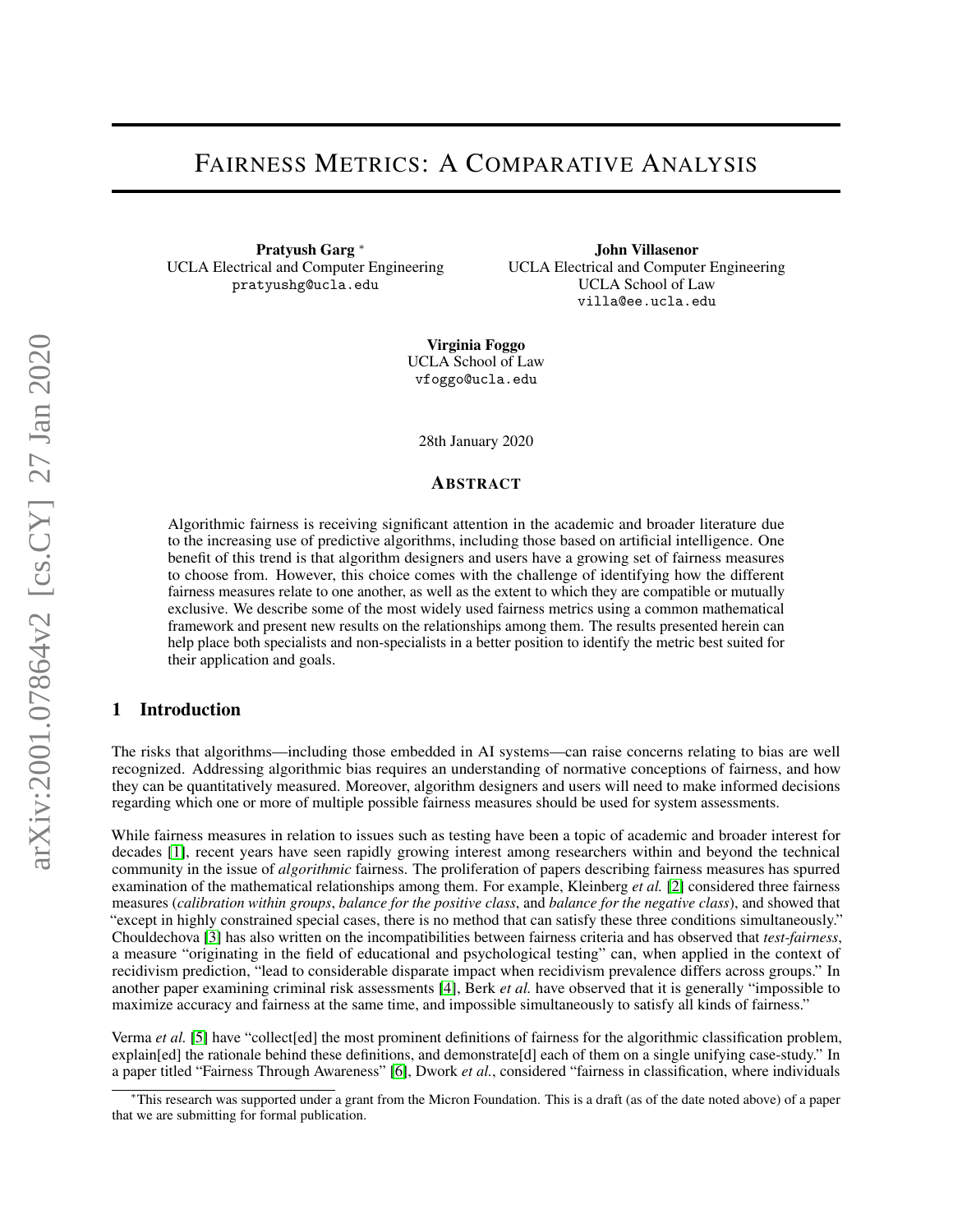are classified . . . and the goal is to prevent discrimination against individuals based on their membership in some group, while maintaining utility for the classifier." Selbst *et al.* [\[7\]](#page-9-3), have considered the broader societal context of seeking fair algorithms, and have argued that attempts to "produce fairness-aware learning algorithms, and to intervene at different stages of a decision-making pipeline to produce 'fair' outcomes" can be "dangerously misguided when they enter the societal context that surrounds decision-making systems."

While the papers cited above are drawn from technical publications, algorithmic fairness is also receiving rapidly growing attention in the legal scholarship. Examples include Mayson [\[8\]](#page-9-4) who has argued that "[a]lgorithmic risk assessment has revealed the inequality inherent in all prediction, forcing us to confront a problem much larger than the challenges of a new technology," MacCarthy [\[9\]](#page-9-5), who "describe[d] and assesse[d] various group and individual statistical standards of fairness, including the mathematical conflict between the two that requires organizations to choose which measure to satisfy," and Hellman [\[10\]](#page-9-6), who has explored the role of "parity in the ratio of false positives to false negatives."

Against this backdrop, the present paper offers several new contributions. First, as many previous publications each only consider a relatively small subset of fairness measures, differences in terminology and definitions can make comparisons among a broader group of measures difficult to perform. To address this, we describe some of the most widely cited fairness measures using a common mathematical and notational framework. Second and more substantively, we derive and discuss a set of mathematical relationships that facilitate comparisons among these metrics. The remainder of this paper is organized as follows. Section 2 presents metrics using a common mathematical framework and also aims to address some of the terminology variations across authors. Section 3 details the relationships between various metric pairs, including consideration of conditions under which they become mutually incompatible as well as trade-offs involved in selecting one metric over the other. Section 4 offers a discussion and conclusions.

# 2 Fairness metrics

## 2.1 Definitions

In the initial portion of the discussion herein we focus on binary predictions and their relationship to binary outcomes. We subsequently consider metrics that generate a continuous-valued score. In the binary context we assume that prediction involves a classifier that generates a binary prediction  $\tilde{v}$  based on a feature vector x containing the data corresponding to a particular individual. If the distribution of  $\tilde{y}$  over x is the same as that of the binary outcome y, we have perfect prediction. Hence, given a sufficiently large sample, the fairness and other attributes of the predictor can be evaluated by comparing predictions  $\tilde{y}$  with outcomes y.

We denote individuals for whom  $y = 1$  as being members of the "positive" class and individuals for whom  $y = 0$  as being members of the "negative" class. For instance, if an algorithm predicts whether students will pass a test, y will be 1 for the students who pass (and who are therefore members of the positive class) and 0 for students who fail (and are thus members of the negative class). While in this scenario the "positive" outcome  $y = 1$  corresponds to the desirable outcome, this will not always be the case. To take another example, in evaluating whether a parolee commits a new crime within a given time frame,  $y = 1$  can be used to denote the "positive" (but obviously undesirable) outcome that the parolee has committed a new crime.

We also assume that the dataset can be divided into different groups based on attributes such as race, gender, etc., that may be of interest when evaluating whether an algorithm is biased. While there can be any number of such groups in different contexts, we will restrict our discussion to scenarios in which it is possible to identify two groups of individuals, with group membership indicated using a binary variable  $G$ . Finally, for some of the metrics we discuss, it will be necessary to consider a real-valued score  $s \in [0, 1]$  that is computed for each individual which can optionally then be subject to thresholding to generate a binary prediction  $\tilde{y}$ . In sum, we use the following notation:

- $x$ : feature vector
- $G$ : binary group index
- $\tilde{y}$ : binary prediction
- $y$ : binary outcome
- $s$ : classifier score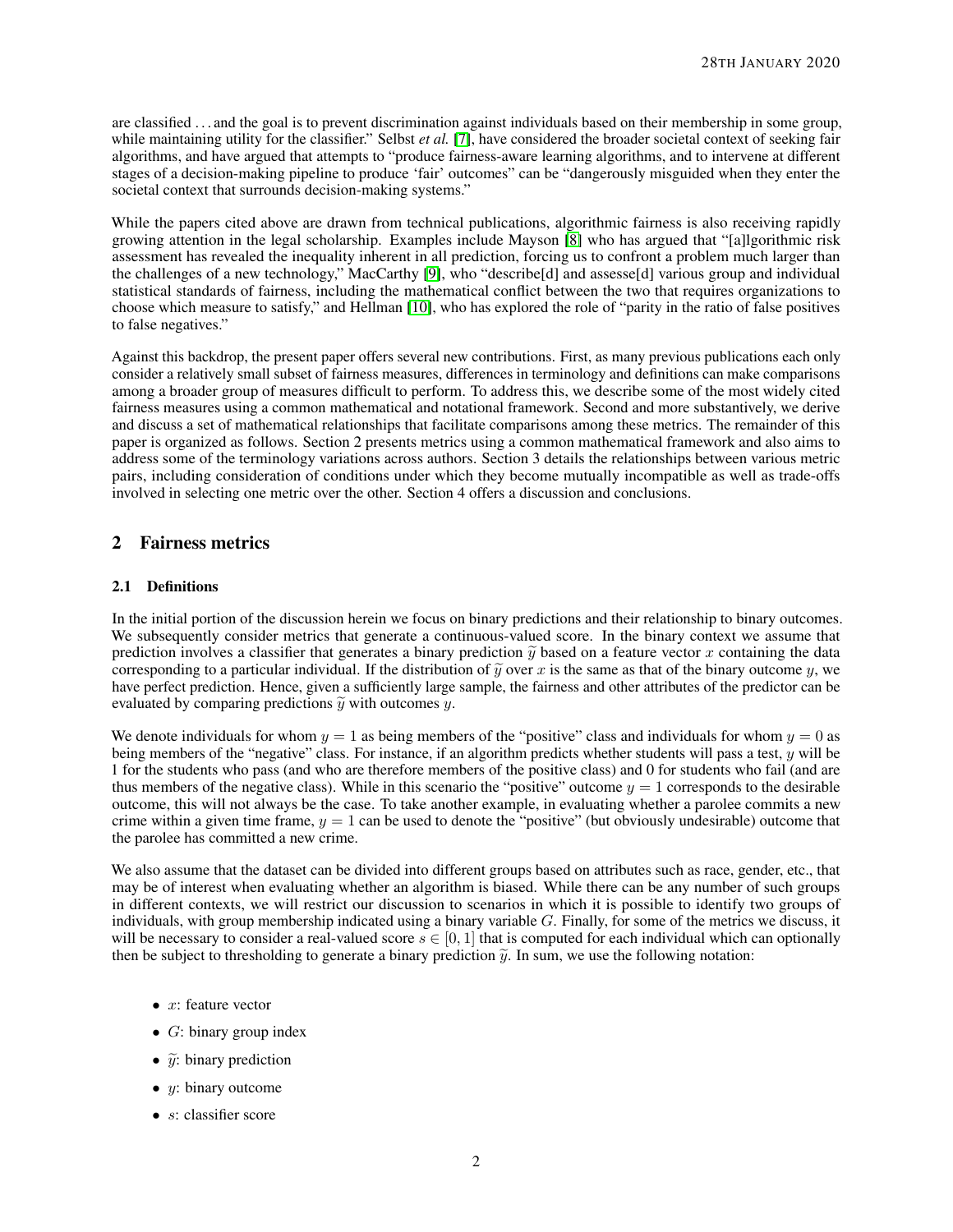We address some of the metrics that have received significant recent attention in the literature and/or that we believe present opportunities for more detailed comparative analysis. We do not claim to consider all possible fairness metrics (for example, we do not address *fairness through awareness* as proposed by Dwork *et al.* [\[6\]](#page-9-2)).

To help clarify the discussion, in what follows we will sometimes refer to the following example involving loans. Consider two groups of people, which we will denote as the orange group (denoted group 0) and the blue group (group 1). The orange group has 60 members while the blue group has 40 members. If all the members of both groups were given loans, 40 members of the orange group and 20 members of the blue group would repay on time—these are the positive outcomes. However, among these 60 positive outcomes, we assume that the model predicted that only 28 of the orange group and 8 of the blue group will repay. These are the true positives for the two groups. Thus, the model correctly predicted the positive outcome of 36 individuals.

Similarly, if all members of both groups were given loans, 20 members of the orange group and 20 members of the blue group would default on the loan—these are the negative outcomes. From among these 40 negative outcomes, we assume that the model correctly predicted 12 of the defaulters in the orange group and 16 of the defaulters in the blue group. These are the true negatives for the two groups. In the aggregate, the model correctly predicted the negative outcome for 28 individuals. The table below summarizes these predictions and outcomes. We also add that, to make the illustration of the concepts more tractable, this example and the other numerical examples in this paper use small sample sizes (and in doing so implicitly assume statistical significance despite those small sample sizes). Of course, in a real scenario, to make reliable inferences on statistical outcomes and therefore on fairness assessments based on those outcomes, the sample sizes would need to be much larger.

|                        | Orange Group | <b>Blue Group</b> | Total |
|------------------------|--------------|-------------------|-------|
| True positives         |              |                   | 36    |
| False negatives        |              |                   | 24    |
| True negatives         |              |                   | 28    |
| <b>False positives</b> |              |                   |       |
| Positives              |              |                   | ΟU    |
| <b>Negatives</b>       |              |                   | 40    |
| Total                  | 60           |                   | 100   |

Table 1: Illustrative Example

## 2.2 Equalized odds and equality of opportunity

A predictor satisfies *equalized odds* if both the true positive rate (TPR) and (separately) the false positive rate (FPR) are the same across groups. More formally, equalized odds requires that the group-specific TPR satisfy  $p(\tilde{y} = 1 | y = 1, G = 1)$  $0 = p(\widetilde{y} = 1 | y = 1, G = 1)$  and that the group-specific FPR satisfy  $p(\widetilde{y} = 1 | y = 0, G = 0) = p(\widetilde{y} = 1 | y = 0, G = 1).$ [\[11\]](#page-9-7) Since, the metric demands that the error rates be the same across groups, Chouldechova [\[3\]](#page-8-2) describes this metric using the term "error rate balance". In the example, for the orange and blue groups, the TPRs are 0.7 and 0.4 respectively, and the FPRs are 0.2 and 0.4 respectively. Thus, the example fails to satisfy equalized odds.

It is also worth noting that a related and less stringent metric, *equality of opportunity* [\[11\]](#page-9-7), can be defined by requiring only that the TPR be equal across groups, with no requirement imposed on the FPR. Thus, equalized odds implies equality of opportunity, though not vice versa.

#### <span id="page-2-0"></span>2.3 Statistical parity

*Statistical parity* [\[3\]](#page-8-2), [\[5\]](#page-9-1) (sometimes referred to as *group fairness* [\[6\]](#page-9-2) or *demographic parity* [\[12\]](#page-9-8), [\[13\]](#page-9-9)) is achieved when members of both groups are predicted to belong to the positive class at the same rate. Mathematically, this means satisfying  $p(\tilde{y}=1|G=0) = p(\tilde{y}=1|G=1)$ . Notably, this metric gives no consideration to the outcomes y. Therefore, when the base rates  $p(y|G)$  differ across the two groups, statistical parity rules out the perfect predictor.

In the orange/blue group example, 36 of the 60 orange group members and 12 of the 40 blue group members were predicted to belong to the positive class. Since  $p(\tilde{y} = 1|\tilde{G} = 0) = 36/60 = 0.6$  is not the same as  $p(\tilde{y} = 1|G = 1) =$  $12/40 = 0.3$ , the example does not satisfy statistical parity.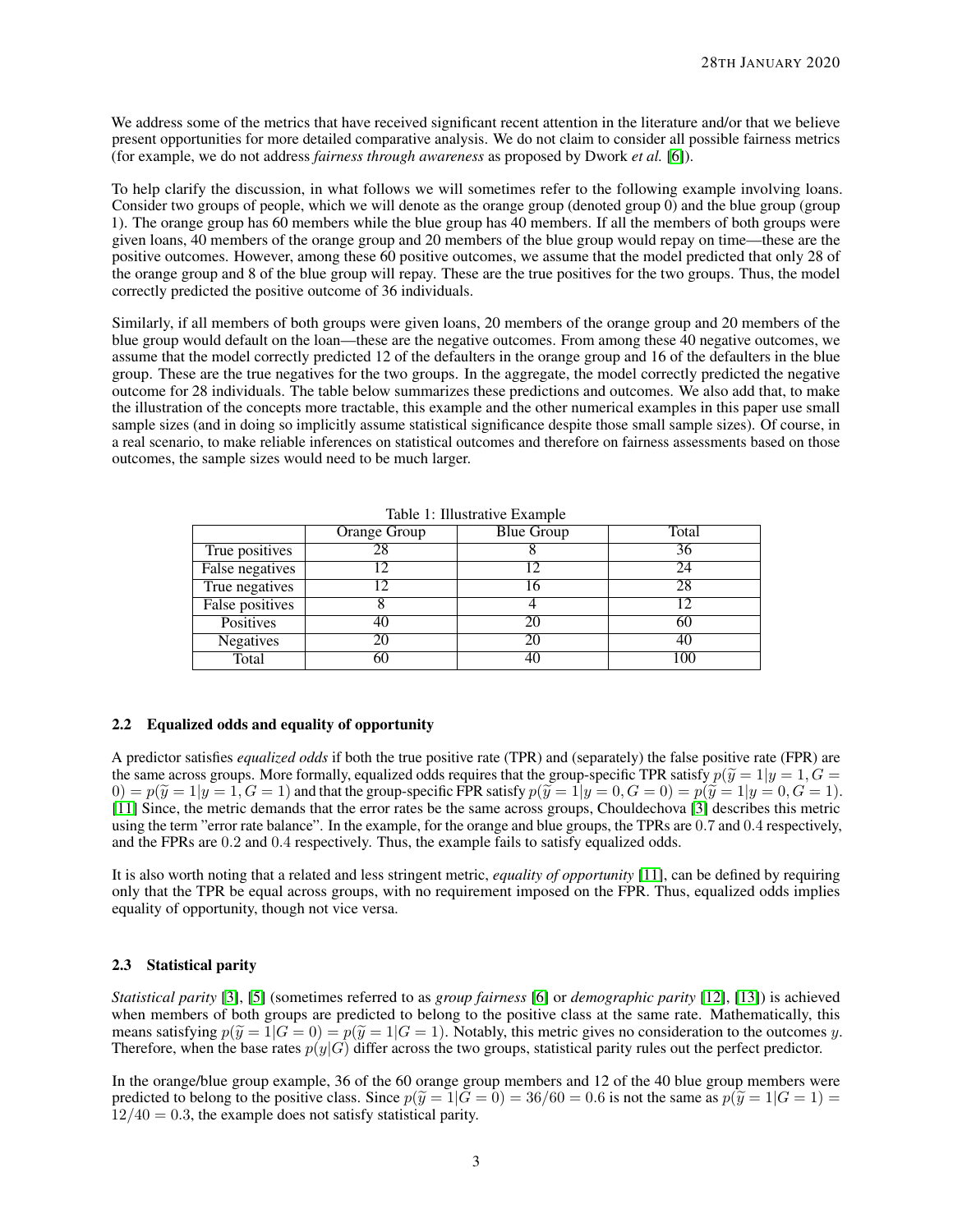## 2.4 Predictive parity

Consistent with Chouldechova [\[3\]](#page-8-2), Verma *et al.* [\[5\]](#page-9-1), and MacCarthy [\[9\]](#page-9-5) we consider that *predictive parity* is satisfied when the positive predictive value(PPV) is the same for both groups. PPV is defined as the probability that individuals *predicted* to belong to the positive class *actually* belong to the positive class. Mathematically, predictive parity therefore requires  $p(y = 1|\tilde{y} = 1, G = 0) = p(y = 1|\tilde{y} = 1, G = 1).$ 

We note that some authors define predictive parity in a more constrained manner, requiring not only parity for PPV, but also for its counterpart, negative predictive value (NPV), which requires additionally satisfying  $p(y = 0|\tilde{y} = 0, G = 0)$  $0 = p(y = 0|\tilde{y} = 0, G = 1)$ . Mayson [\[8\]](#page-9-4) uses the term "overall predictive parity" to describe a predictor with equality across groups in both PPV and NPV, while Berk *et al.* [\[4\]](#page-9-0) call this "conditional use accuracy equality".

In the loan example, the model predicted a total of 48 members across both groups to belong to the positive class. However, only 36 out of these were correct predictions; the rest were false positives. Hence, the overall PPV is  $36/48 =$ 0.75. Taken separately, the model predicted a total of 36 members of the orange group and a total of 12 members of the blue group to belong to the positive class. From these predictions, however, only 28 of the orange group and 8 of the blue group were correct. Therefore, the PPV for the orange group is  $p(y = 1|\tilde{y} = 1, G = 0) = 28/36 = 7/9 = 0.77$ and for the blue group is  $p(y = 1|\tilde{y} = 1, G = 1) = 8/12 = 0.66$ . Since these values differ, the model from our example does not satisfy predictive parity.

The fairness metrics discussed above can be evaluated using knowledge only of binary predictions and outcomes. By contrast, we now discuss a set of metrics involving explicit generation of a continuous-valued score s. Optionally, the score can serve as the input to a thresholding function that outputs a binary prediction, though scores can also be used directly, without any thresholding.

## 2.5 Calibration

An algorithm is *calibrated* if for all scores s, the individuals who have the same score have the same probability of belonging to the positive class, regardless of group membership. [\[3\]](#page-8-2) [\[14\]](#page-9-10) Mathematically, this is expressed through  $p(y = 1|S = s, G = 0) = p(y = 1|S = s, G = 1)$ . This metric has been termed *test-fairness* by Chouldechova [\[3\]](#page-8-2), Verma *et al*. [\[5\]](#page-9-1), and Mehrabi *et al.* [\[12\]](#page-9-8) and as *matching conditional frequencies* by Hardt *et al.* [\[11\]](#page-9-7)

There is another related metric termed *well-calibration* [\[5\]](#page-9-1) or *calibration within groups* [\[2\]](#page-8-1)[\[4\]](#page-9-0) that imposes an additional, more stringent condition. In order for a model to be well-calibrated (or to have calibration within groups), individuals assigned score *s* must have probability s of belonging to the positive class. If this condition is satisfied, then testfairness will also automatically be satisfied, though the reverse does not hold. The difference between calibration and well-calibration is simply one of mapping; the scores of a calibrated predictor can, using a suitable transformation, be converted to scores satisfying well-calibration.

## 2.6 Balance for positive/negative class

Kleinberg *et al.* [\[2\]](#page-8-1) have noted that when the average score *s* for all individuals constituting the group-specific positive class is the same for both groups of interest, it can be said that there exists *balance for the positive class*. Similarly, *balance for the negative class* is satisfied when the average score *s* for members of the negative class are equal, regardless of group membership. Mathematically this is expressed in terms of expected values. For the negative class, balance requires  $\mathbb{E}[s|y=0, G=0] = \mathbb{E}[s|y=0, G=1]$ , and for the positive class balance requires  $\mathbb{E}[s|y=1, G=0] = \mathbb{E}[s|y=1, G=1].$ 

As Pleiss *et al.* [\[15\]](#page-9-11) have explained, this can be viewed as a generalization of the equalized odds metric to non-binary cases. To see this, note that when the score s can take on only the two values 0 and 1, the score itself is the prediction and the term  $\mathbb{E}[s|y=0, G]$  then represents the false positive rate and the term  $\mathbb{E}[s|y=1, G]$  represents the true positive rate. And, as noted above, under equalized odds the TPR and FPR are equal across groups.

# 3 Comparisons and trade-offs between metrics

Different fairness metrics formalize varying intuitive notions of fairness. This raises the question of the conditions under which more than one metric can be simultaneously satisfied, and relatedly, the ways in which different metrics might be in tension.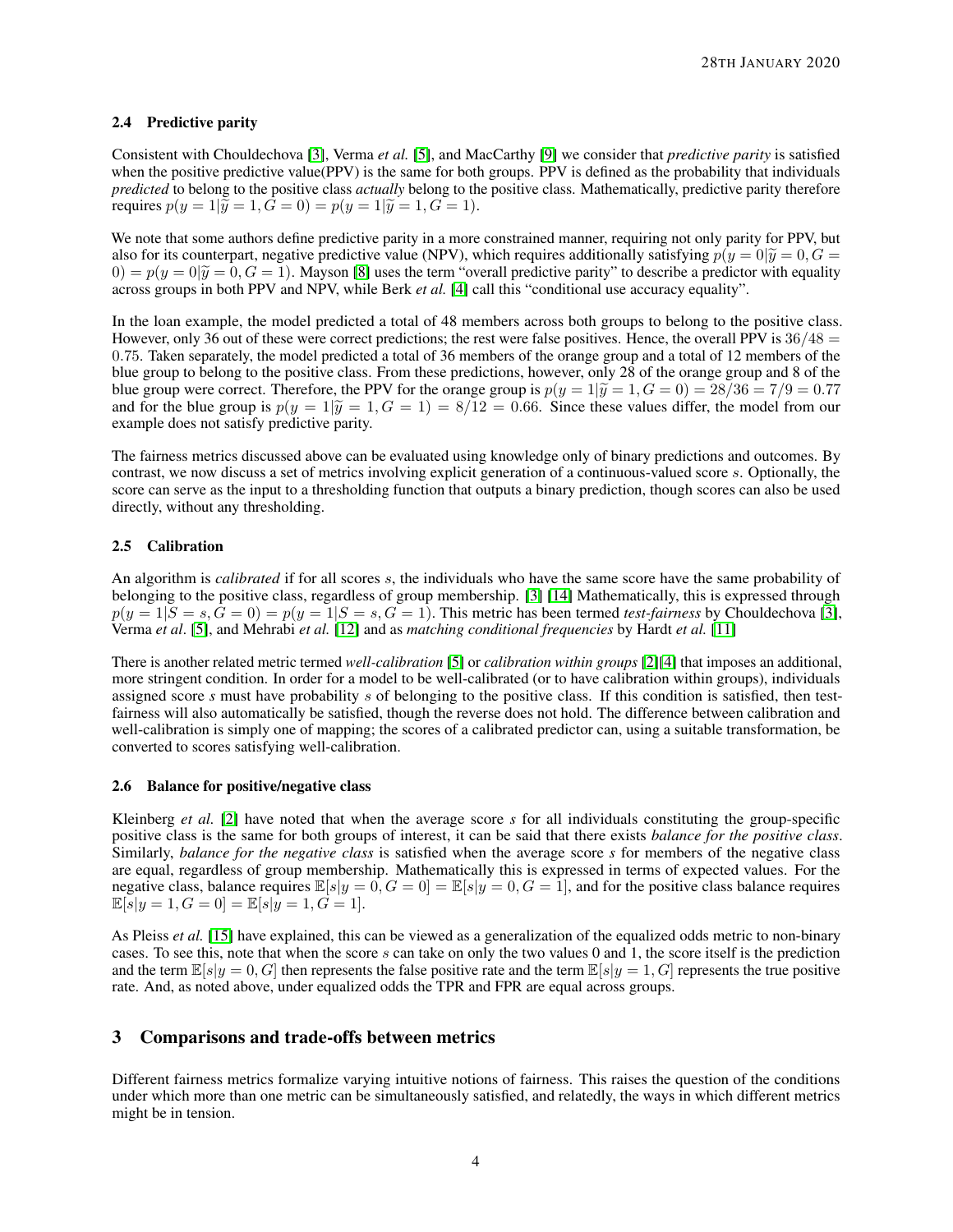We will analyze metrics under the assumption that the "base rate" differs across groups. The base rate of a group is the ratio of people in the group who belong to the positive class  $(y = 1)$  to the total number of people in that group. Thus, having non-equal base rates across groups means that  $p(y = 1|G = 0) \neq p(y = 1|G = 1)$ .

In the subsequent discussion, to simplify the equations we will use the following terms as defined here:

- TPR<sub>g</sub> =  $p(\tilde{y} = 1 | y = 1, G = g), g \in \{0, 1\}$  the group-specific true positive rates.
- FPR<sub>g</sub> =  $p(\tilde{y} = 1 | y = 0, G = g), g \in \{0, 1\}$  the group-specific false positive rates.
- PPV<sub>g</sub> =  $p(y = 1|\tilde{y} = 1, G = g)$ ,  $g \in \{0, 1\}$  the group-specific positive predictive value.

#### 3.1 Statistical parity, equalized odds and predictive parity

Trade-offs among statistical parity, equalized odds and predictive parity have received significant attention in algorithmic fairness literature under a variety of formulations. Chouldechova [\[3\]](#page-8-2) articulates the tradeoffs between predictive parity and equalized odds empirically. Kleinberg *et al.* [\[2\]](#page-8-1), while not directly referring to these terms, give a closely related result, writing that "the calibration condition and the balance conditions for the positive and negative classes" are "in general incompatible with each other; they can only be simultaneously satisfied in certain highly constrained cases." Berk *et al.* [\[4\]](#page-9-0) discuss incompatibility among metrics by taking several cases and examining the trade-offs in those scenarios.

We offer a common mathematical framework to examine trade-offs among statistical parity, equalized odds and predictive parity. We provide proofs regarding the combination of all three of these metrics and also explore conditions under which it may be possible to simultaneously satisfy two metrics. To provide an initial framing, it is interesting to note that using the basic probability relation  $p(A, B) = p(A|B)p(B) = p(B|A)p(A)$ , the respective probability distributions associated with each of these three metrics can be expressed as follows:

$$
p(y,\widetilde{y}|G) = \underbrace{p(y|\widetilde{y},G)}_{\text{Predictive Parity}} \times \underbrace{p(\widetilde{y}|G)}_{\text{Statistical Parity}} = \underbrace{p(\widetilde{y}|y,G)}_{\text{Equalized Odds}} \times \underbrace{p(y|G)}_{\text{Base Rate}} \tag{1}
$$

### 3.1.1 All three?

This section considers the feasibility of satisfying all three metrics under the assumption of unequal base rates. We start by assuming a predictor that satisfies both statistical parity and equalized odds, and then examining if it can also satisfy predictive parity. From equation [1,](#page-4-0) we have:

<span id="page-4-0"></span>
$$
p(y = 1|\widetilde{y} = 1, G) = \frac{p(\widetilde{y} = 1|y = 1, G) \times p(y = 1|G)}{p(\widetilde{y} = 1|G)}
$$
(2)

Since the predictor satisfies equalized odds, the TPR must be the same across groups and therefore, we denote TPR<sub>0</sub> = TPR<sub>1</sub> = TPR. And since the predictor by definition also satisfies statistical parity,  $p(\tilde{y} = 1|G = 0) = p(\tilde{y} = 1|G = 0)$  $1|G = 1$  =  $p(\tilde{y} = 1)$  Imposing these conditions and taking the difference of the PPV values of the two groups gives:

$$
p(y = 1|\tilde{y} = 1, G = 0) - p(y = 1|\tilde{y} = 1, G = 1) = \frac{\text{TPR}[p(y = 1|G = 0) - p(y = 1|G = 1)]}{p(\tilde{y} = 1)}
$$
(3)  
Predictive parity requires that the PPV be equal across both groups, and therefore that the difference on the left side

of the above equation be zero, which in turn can only occur when the base rates across the two groups are equal as indicated by the right side of the equation. Note that equalized odds requires *both* the TPR and the FPR to be the same. However, by demonstrating the incompatibility of just TPR in this section, we provide a sufficient proof for the incompatibility of equalized odds in the given scenario. Thus, when the two groups have unequal base rates, satisfying all three of statistical parity, predictive parity and equalized odds is impossible. This remains true even if the predictor is perfect, as a perfect predictor can not (when the base rates are unequal) satisfy statistical parity.

## 3.1.2 Statistical parity and predictive parity

We now consider conditions under which a predictor can satisfy both statistical and predictive parity. Recall that when statistical parity holds, we have  $p(\tilde{y}=1|G=0) = p(\tilde{y}=1|G=1) = p(\tilde{y}=1)$ . Taking the difference in PPV across the two groups gives:

$$
p(y=1|\tilde{y}=1, G=0) - p(y=1|\tilde{y}=1, G=1) = \frac{\text{TPR}_0 p(y=1|G=0) - \text{TPR}_1 p(y=1|G=1)}{p(\tilde{y}=1)}
$$
(4)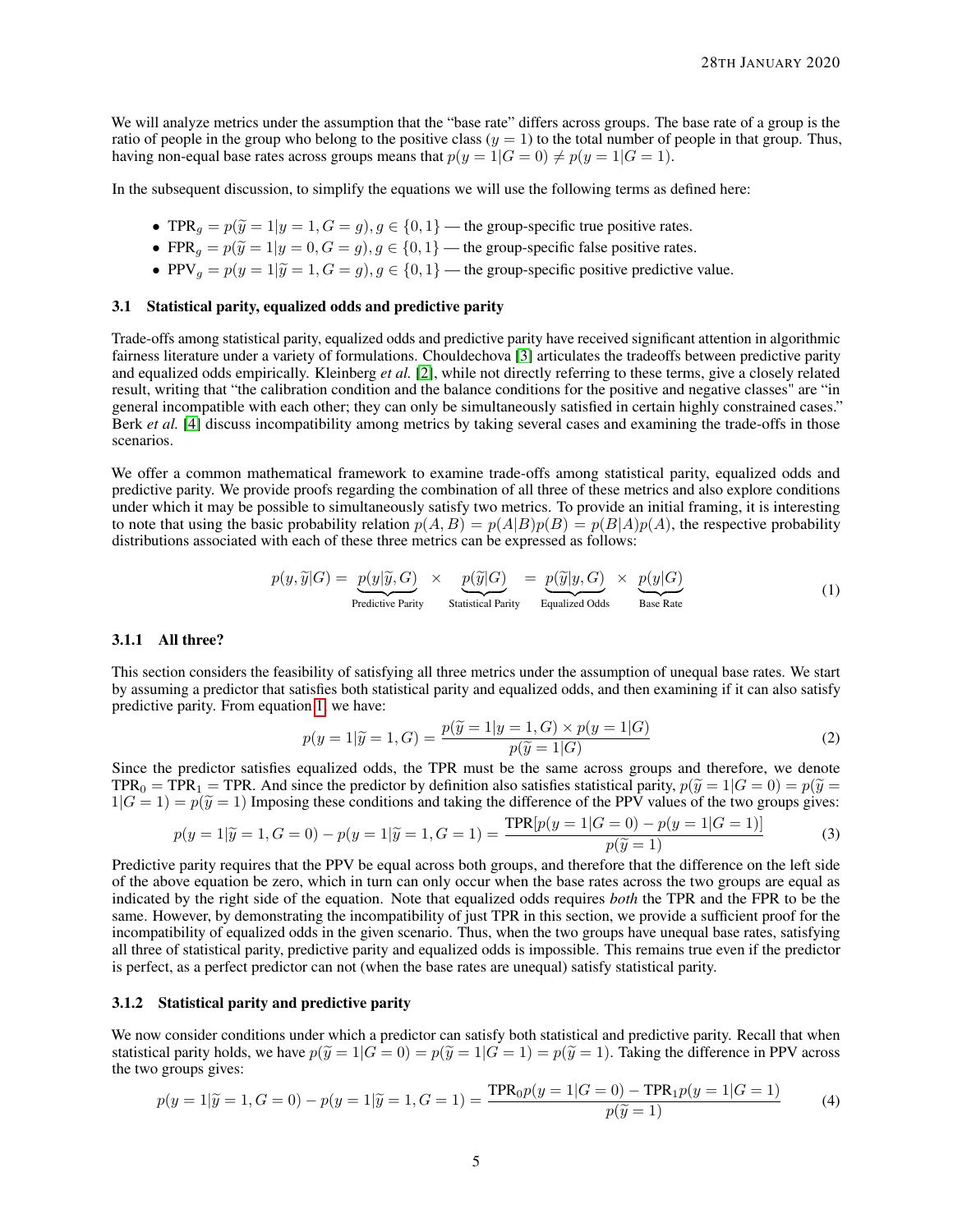Under predictive parity the left side of the equation must be zero, which in turn requires that the ratio of the true positive rates of the two groups be the reciprocal of the ratio of the base rates, i.e.:

$$
\frac{\text{TPR}_0}{\text{TPR}_1} = \frac{p(\tilde{y} = 1 | y = 1, G = 0)}{p(\tilde{y} = 1 | y = 1, G = 1)} = \frac{p(y = 1 | G = 1)}{p(y = 1 | G = 0)} = \frac{\text{Base Rate of Group 1}}{\text{Base Rate of Group 0}}
$$
(5)

Thus, while statistical and predictive parity can be simultaneously satisfied even with different base rates, the utility of such a predictor is limited when the ratio of the base rates differs significantly from 1, as this forces the true positive rate for one of the groups to be very low.

As mentioned above, the definition of predictive parity used here, consistent with [\[3\]](#page-8-2), only requires different groups to have the same PPV. However, if we were to consider the "overall predictive parity" [\[8\]](#page-9-4), and require a predictor to also have the same NPV across groups, the system would be overconstrained and it would not generally be possible to simultaneously satisfy statistical parity and predictive parity.

#### 3.1.3 Equalized odds and predictive parity

Chouldechova (2017) [\[3\]](#page-8-2) observes that "predictive parity is incompatible with error rate balance when prevalence differs across groups," (p. 5). (As noted above, Chouldechova uses "error rate balance" to describe what we refer to here as equalized odds.) We explore this incompatibility in more detail. As before when equalized odds and predictive parity are satisfied, we have  $TPR_0 = TPR_1$ ,  $FPR_0 = FPR_1$ , and  $PPV_0 = PPV_1$ . Noting that

$$
p(\widetilde{y} = 1|G) = \sum_{y} p(\widetilde{y} = 1|y, G)p(y|G) = p(\widetilde{y} = 1|y = 1, G)p(y = 1|G) + p(\widetilde{y} = 1|y = 0, G)p(y = 0|G)
$$

$$
\implies p(\widetilde{y} = 1|G) = \text{TPR}_0 p(y = 1|G) + \text{FPR}_0 p(y = 0|G) \tag{6}
$$

and considering equation [1,](#page-4-0) we can write:

$$
p(\widetilde{y} = 1|y = 1, G = 0)p(y = 1|G = 0) = p(y = 1|\widetilde{y} = 1, G = 0)[\text{TPR}_0 p(y = 1|G = 0) + \text{FPR}_0 p(y = 0|G = 0)]
$$
  
\n
$$
\implies \text{TPR}_0 p(y = 1|G = 0) = \text{PPV}_0[\text{TPR}_0 p(y = 1|G = 0) + \text{FPR}_0 p(y = 0|G = 0)]
$$
  
\n
$$
\text{TPR}_0 p(y = 1|G = 0) = \text{PPV}_0[\text{TPR}_0 p(y = 1|G = 0) + \text{FPR}_0 (1 - p(y = 1|G = 0))]
$$

<span id="page-5-1"></span><span id="page-5-0"></span>
$$
\implies p(y=1|G=0) = \frac{\text{PPV}_0 \text{FPR}_0}{\text{PPV}_0 \text{FPR}_0 + (1 - \text{PPV}_0) \text{TPR}_0} \tag{7}
$$

Likewise, 
$$
p(y = 1|G = 1) = \frac{PPV_1FPR_1}{PPV_1FPR_1 + (1 - PPV_1)TPR_1}
$$
 (8)

But since  $TPR_0 = TPR_1$ ,  $FPR_0 = FPR_1$  and  $PPV_0 = PPV_1$ , equations 7 and 8 will be identical, so base rates for groups 1 and 2 will be the same:  $p(y = 1|G = 0) = p(y = 1|G = 1)$ . Hence, in the absence of perfect prediction, the base rates have to be equal for both equalized odds and predictive parity to simultaneously hold. When perfect prediction is achieved, equations [7](#page-5-0) and [8](#page-5-1) take on the indefinite form  $0/0$  so therefore do not convey anything definitive about base rates in that scenario.

We also note that the metric equal opportunity (a less strict counterpart to equalized odds that requires only equal TPR across groups) is compatible with predictive parity. This is evident from equations [7](#page-5-0) and [8](#page-5-1) when the condition  $FPR_0 = FPR_1$  is removed, thereby allowing equalized opportunity and predictive parity to be simultaneously satisfied even with unequal base rates. However, achieving this condition with unequal base rates will require that the FPR differs across the groups. When the difference between the base rates is large, the variation between group-specific FPRs may have to be significant which may reduce suitability for some applications. Hence, while equal opportunity and predictive parity are compatible in the presence of unequal base rates, practitioners should consider the cost (in terms of FPR difference) before attempting to simultaneously achieve both. A similar analysis is possible when we considering parity in negative predictive value instead of positive predictive value, i.e. equal opportunity and parity in NPV are compatible, but only at the cost of variation between group-specific true negative rates (TNRs).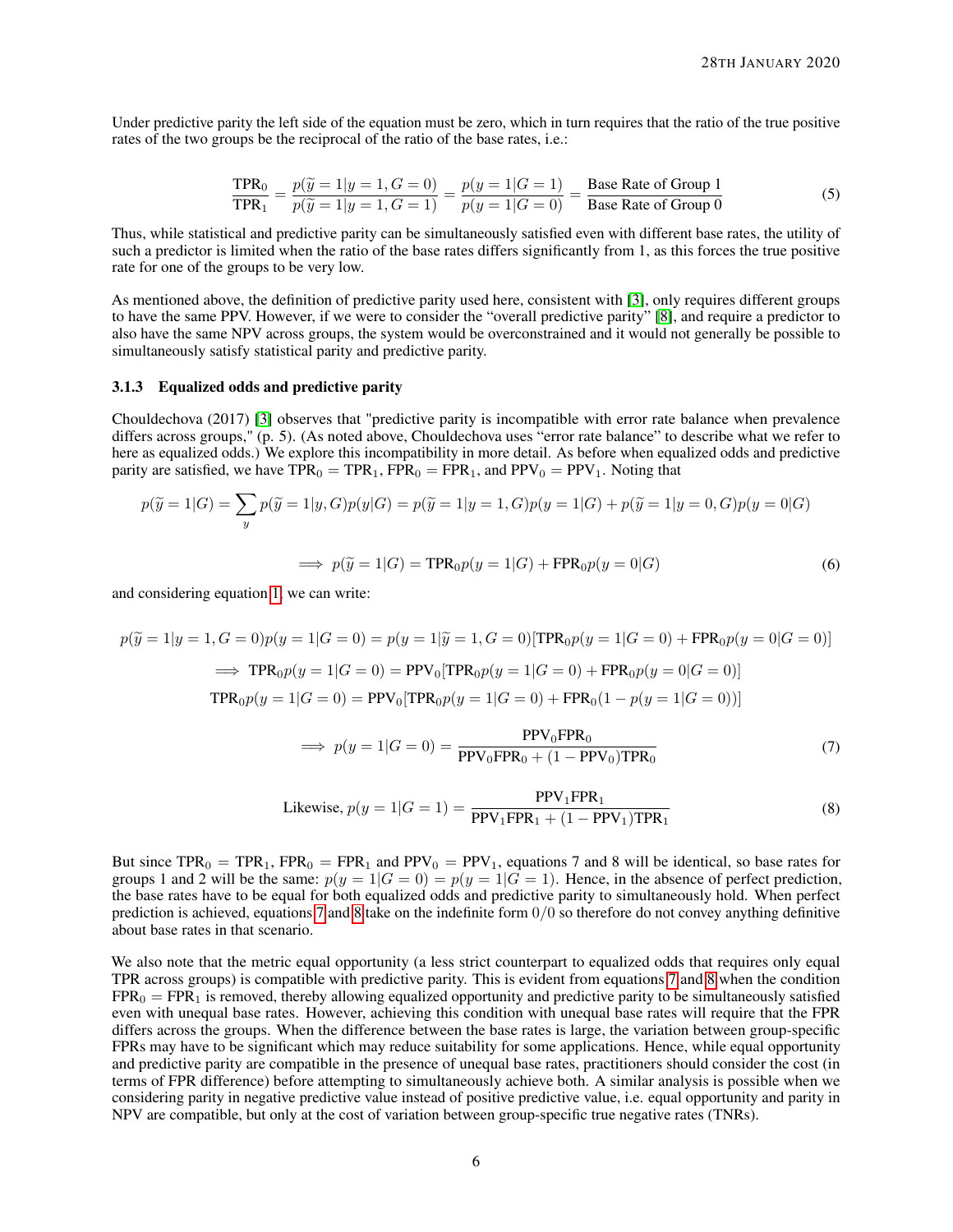#### 3.1.4 Equalized odds and statistical parity

We now consider if a predictor can simultaneously satisfy equalized odds and statistical parity. As before, for  $TPR = TPR_0 = TPR_1$  (equal TPR) and  $FPR = FPR_0 = FPR_1$  (equal FPR):

<span id="page-6-0"></span>
$$
p(\widetilde{y} = 1|G) = \text{TPR}[p(y = 1|G)] + \text{FPR}[p(y = 0|G)]
$$

$$
\implies p(\widetilde{y} = 1|G = 0) - p(\widetilde{y} = 1|G = 1) = \text{TPR}[p(y = 1|G = 0) - p(y = 1|G = 1)]
$$
  
+
$$
\text{FPR}[p(y = 0|G = 0) - p(y = 0|G = 1)]
$$
 (9)

$$
\implies p(\widetilde{y} = 1|G = 0) - p(\widetilde{y} = 1|G = 1) = (TPR - FPR)[p(y = 1|G = 0) - p(y = 1|G = 1)] \tag{10}
$$

Statistical parity requires the left side of equation [10](#page-6-0) to be zero. For the equation to hold, this means the right side must also be zero, which can only occur when either TPR = FPR or  $p(y=1|G=0) = p(y=1|G=1)$ . The latter case, however, violates the assumption that the base rates are different. Therefore to have both statistical parity and equalized odds, the only possibility is to have  $TPR = FPR$ , i.e. the false positive rate and the true positive rate have to be equal. Thus, while simultaneously achieving statistical parity and equalized odds is mathematically possible, it is not particularly useful since the goal is typically to develop a predictor in which the TPR is significantly higher than the FPR.

#### 3.2 Predictive parity and calibration

There has been some confusion in the literature regarding the relationship between these two metrics. Chouldechova [\[3\]](#page-8-2) has correctly mentioned that "While predictive parity and calibration look like very similar criteria, well-calibrated scores can fail to satisfy predictive parity at a given threshold," However, in other papers, the discussion on these two metrics sometimes gives less attention to the specifics of how they relate than we think is merited. Given this backdrop, in the present section we explain the difference between predictive parity and calibration with a mathematical derivation and an example.

It is possible to view calibration as a generalization of predictive parity to the non-binary setting. The score s discussed in relation to calibration is generally continuous-valued. However, in the special case in which it is limited to the two values 0 and 1 and therefore becomes the prediction itself, achieving calibration is the same as achieving equality across groups in both PPV and NPV. Thus, this satisfies both predictive parity (due to equality across groups in PPV) as well as "overall predictive parity" (due to equality across groups in both PPV and NPV).

Of course, in general the score  $s$  is not binary. A continuous-valued score can be binarized through a thresholding operation to generate a binary prediction  $\tilde{y}$ . However, it is *not* the case that thresholding a calibrated score in this manner necessarily leads to predictive parity.

To prove this, consider a threshold  $s_{th} \in [0, 1]$ , such that  $\forall s > s_{th}$ ,  $\tilde{y} = 1$  and  $\tilde{y} = 0$  otherwise. Hence, the distribution relevant to predictive parity  $p(y = 1|\tilde{y} = 1, \tilde{G})$  can be expressed  $p(y = 1|s > s_{th}, G)$ . Using this we can write:

$$
p(y, s > s_{th}|G) = \int_{s_{th}}^{1} \underbrace{p(y|s, G)}_{\text{calibration term}} p(s|G)ds
$$
\n(11)

<span id="page-6-1"></span>
$$
\implies \underbrace{p(y|s>s_{th},G)}_{\text{predictive parity term}} = \frac{\int_{s_{th}}^1 p(y|s,G)p(s|G)ds}{\int_{s_{th}}^1 p(s|G)ds} \tag{12}
$$

The above equation relates predictive parity to calibration, showing that even when the calibration term  $p(y|s, G)$  is the same for both groups, the probability distribution of the score, expressed in equation [12](#page-6-1) through  $p(s|G)$ , can vary across groups in a way that causes predictive parity not to be satisfied. To make this more intuitive, we will consider a special case where there are only two score values  $s_1$  and  $s_2$  above the threshold  $s_{th}$  such that  $p(s|G) \neq 0$ . In other words, all individuals who receive risk scores above the threshold have the possibility of receiving one of only two scores,  $s_1$  or  $s_2$ . Hence,  $p(s > s_{th}|G) = p(s = s_1|G) + p(s = s_2|G)$ .

Under this special case equation [12](#page-6-1) reduces to: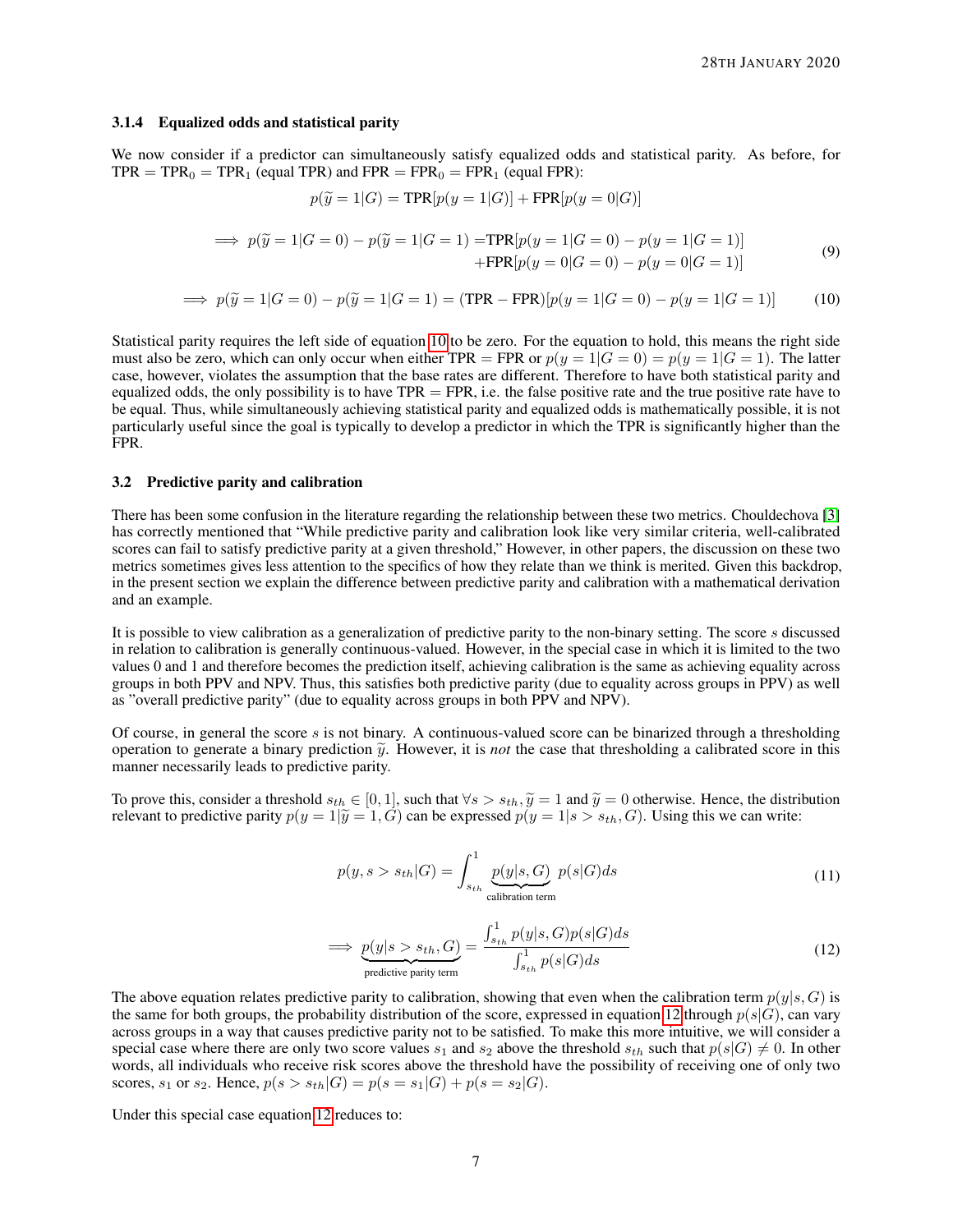$$
p(y=1|\widetilde{y}=1,G) = \frac{p(y=1|s=s_1,G)p(s=s_1|G) + p(y=1|s=s_2,G)p(s=s_2|G)}{p(s=s_1|G) + p(s=s_2|G)}
$$
(13)

Using this scenario, consider an example in which we have 100 people in each of two groups: orange and blue (this is a new example, unrelated to the example using orange and blue groups introduced earlier in the paper). Consider further an algorithm that only gives one of three possible scores (0.25, 0.5 or 0.75) to every individual's loan application. Suppose that scores are being binarized using a threshold of 0.49, such that any individual with a score above 0.49 is deemed to belong to the positive class. In this example, this would mean there are two possible scores (0.5 and 0.75) that can lead to a positive prediction. This is illustrated in Table [2](#page-7-0) given below.

<span id="page-7-0"></span>

|       |              |                   | Prediction after |
|-------|--------------|-------------------|------------------|
| Score | Orange Group | <b>Blue Group</b> | threshold with   |
|       |              |                   | $s_{th} = 0.49$  |
| 0.25  | 40 (16)      | 40 (16)           | Negative         |
| 0.5   | 20(10)       | 40(20)            | Positive         |
| 0.75  | 40 (30)      | 20(15)            | Positive         |
| Total | 100(56)      | 100(51)           |                  |

Table 2: Predictive Parity and Calibration Example

The first column represents the score that the model assigned. In the second and third columns, the numbers outside the parentheses convey the number of people in the group assigned that score. The numbers in parentheses represent the number of people from those assigned that score who actually belong to the positive class. In this example the predictor is calibrated, since given a score, the fraction of people who actually belong to the positive class is independent of the group. For example, for score 0.5,  $10/20 = 0.5 = 50\%$  of the people in the orange group with that score and  $20/40 = 0.5 = 50\%$  of the people in the blue group with that score belong to the positive class.

Does this model satisfy predictive parity? Choosing 0.49 as the threshold gives a total of 60 positive predictions for both the orange group and the blue group. However, of the people with scores greater than 0.49, only 40 members in the orange group and 35 members of the blue group are actually in the positive class, resulting in a PPV of  $40/60 = 0.66$ for the orange group and  $35/60 = 0.583$  for the blue group. Thus, while the predictor is calibrated, choosing a threshold of 0.49 does not lead to a set of binary predictions that satisfy predictive parity.

It is also interesting to note that if all persons who had a score of 0.25 are instead given a score of 0.4, the model will not only be calibrated (because, as before, people with the same score have the same probability of belonging to the positive class) but also *well*-calibrated (because, due to this change in scoring, for all scores the score itself would give the probability of belonging to the positive class). However, this change in score would have no impact on the thresholding example above, illustrating that even a well-calibrated model does not, after applying a threshold to produce binary predictions, necessarily satisfy predictive parity.

This discussion can be further generalized. Consider the comparison between statistical parity and calibration given by Kleinberg *et al.* [\[2\]](#page-8-1). Kleinberg *et al.* give an alternate definition of statistical parity which is independent of the choice of threshold, defining it as the condition in which both groups have the same average score. They then prove that when there are unequal base rates and imperfect prediction, statistical parity is incompatible with well-calibration.

In one sense, the Kleinberg *et al.* definition of statistical parity can be understood as a generalization of the binary case. This is because in the special case where the score itself is binary and represents the prediction, the Kleinberg *et al.* definition reduces to the common (i.e., binary) definition of statistical parity that we have provided in section [2.3.](#page-2-0) However, when there is *both* a score s and a binary prediction  $\tilde{y}$  obtained by thresholding the score, the fact that there was statistical parity prior to thresholding in accordance with the definition from Kleinberg *et al.* does not necessarily imply that there will be statistical parity of the binary predictions in accordance with [2.3.](#page-2-0) Stated another way, if, prior to thresholding, the average score s is the same across two groups, it does not necessarily follow that thresholding will produce predictions  $\tilde{y}$  in which  $p(\tilde{y}|G = 0) = p(\tilde{y}|G = 1)$ .

Under the standard definition of statistical parity (in [2.3\)](#page-2-0) it is possible to simultaneously satisfy both statistical parity and calibration. Consider, again, the example in table [2,](#page-7-0) where despite different base rates, when a threshold of 0.49 is applied to binarize the calibrated scores, it also satisfies statistical parity (for both groups of 100, 60 individuals are predicted to belong to the positive class). The base rates are also different since a total of 56 people from the orange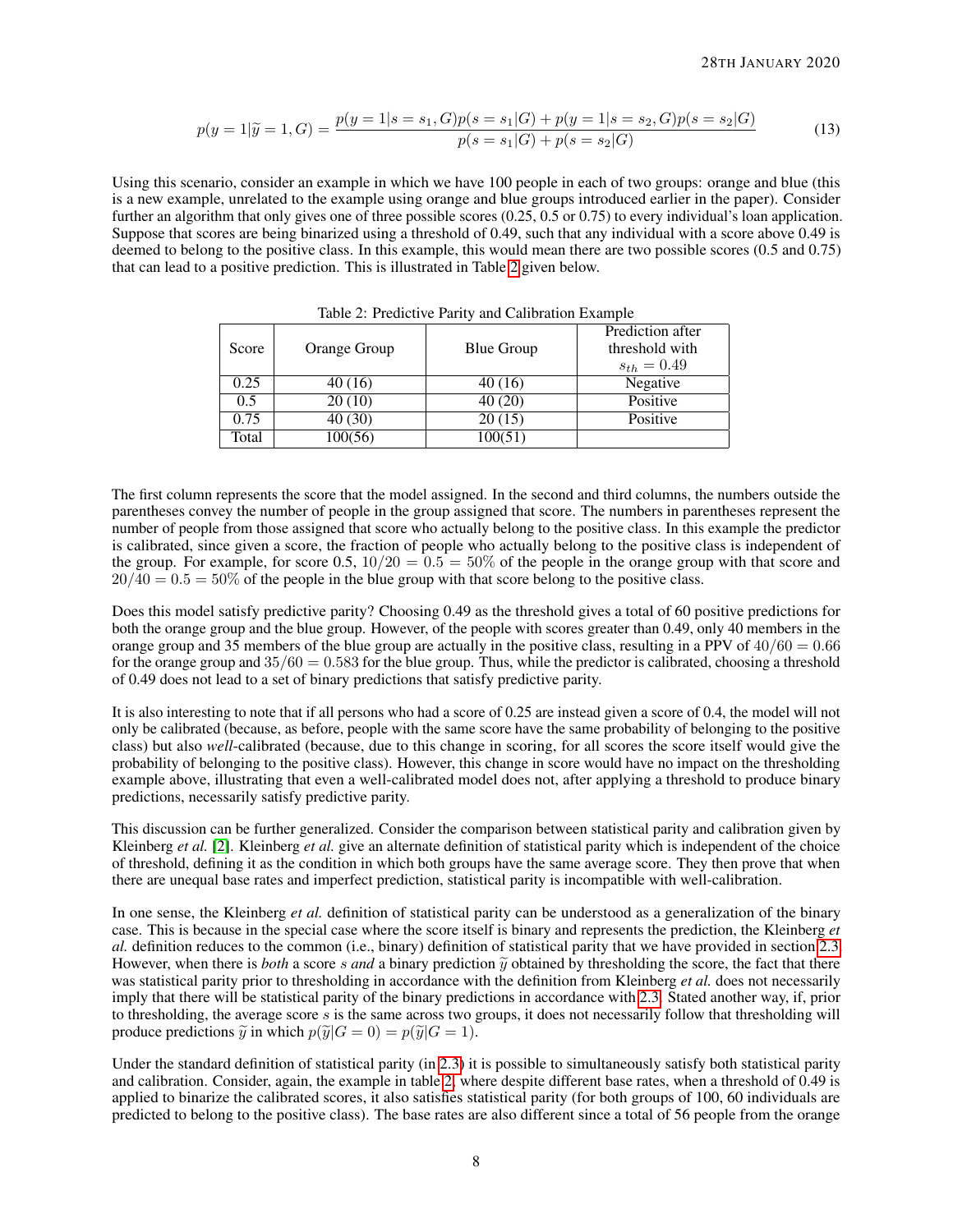group and 51 people from the blue group belong to the positive class. Again, as before, if all persons who had a score of 0.25 were instead given a score of 0.4, the model will be well-calibrated and still satisfy statistical parity for the threshold of 0.49. Also, the prediction is clearly imperfect. Thus, statistical parity (as we have defined it in section [2.3](#page-2-0) above) is not necessarily incompatible with having calibration (and well-calibration) even when the base rates are different and there is imperfect prediction.

This underscores the importance of being attentive to the difference between fairness metrics designed for use in relation to scores s and those intended for use with binary predictions. While it is straightforward to convert scores to binary values through thresholding, the ease of the conversion masks important complexities regarding the extent to which fairness metrics might be met after the thresholding process. In the example above, the scores were calibrated, and upon application of a threshold of 0.49, the binary predictions exhibited statistical parity. However, the same underlying distribution of scores, had they been subject to a threshold of 0.55, would have yielded predictions *without* statistical parity. More generally, we believe that there is room for—and a need for—fairness metrics in relation to both continuous scores s as well as binary predictions  $\tilde{y}$ . But the benefits offered by having a greater number of tools for examining fairness must be balanced with an awareness of the issues that can arise when working across these two domains.

## 4 Discussion and conclusions

Several conclusions arise from the discussion above. With respect to metrics such as statistical parity, equalized odds and predictive parity that evaluate fairness by comparing binary predictions with binary outcomes, pairwise combinations of metrics can be simultaneously satisfied only under very limited conditions, if at all. For example, when the base rates are different, satisfying both statistical parity and predictive parity requires that the ratio of group-specific true positive rates be the inverse of the ratio of the base rates. When the ratio of the base rates does not deviate too far from 1, this constraint can be met while also preserving high true positive rates for both groups. The question of how far a deviation from 1 in the base rate ratio (and therefore in the inverse of the TPR ratio) would still be acceptable would of course be context dependent. For large (or small) base rate ratios, the resulting predictor would necessarily have a low true positive rate for one of the groups. We also showed that equalized odds and predictive parity are incompatible when the base rates across two groups differs. In addition, we showed that, given unequal base rates, equalized odds and statistical parity can only be simultaneously met in the rather impractical case where the true positive and false positive rates are equal. The above results illustrate that, for unequal base rates, a given pair of metrics can be 1) mathematically incompatible, 2) mathematically compatible but under constraints that are problematic from a policy standpoint, or 3) mathematically compatible under constraints that are consistent with positive policy outcomes.

With respect to more generalized predictors that generate a (non-binary) score, we explored the relationship between calibration (computed with respect to score that can in general be continuous) and predictive parity when that score is subject to thresholding to generate a binary prediction. We observed the value of utilizing fairness metrics designed for use in relation to scores, while also emphasizing some of the complexities involved in working across continuous and binary domains. In particular, we noted that calibrated scores, after thresholding, may still generate predictions that satisfy statistical parity, though threshold choice can play an important role in determining whether or not such conditions are satisfied.

In closing, we note that in addition to the above considerations, fairness metric selection can also be guided by the observability of each statistic in practice. For example, in the context of loan approvals, loans will typically only be given to the subset of applicants who are predicted to repay. When this occurs, it will be impossible to observe statistics such as false negatives, true negatives, negative predictive value, true positive rate, and true negative rate. By contrast, the positive predictive value will be readily observable, suggesting that a metric such as predictive parity would be easier to evaluate in practice.

## References

- <span id="page-8-0"></span>[1] B. Hutchinson and M. Mitchell, "50 years of test (un)fairness: Lessons for machine learning," in *Proceedings of the Conference on Fairness, Accountability, and Transparency*, ser. FAT\* '19. New York, NY, USA: ACM, 2019, pp. 49–58. [Online]. Available:<http://doi.acm.org/10.1145/3287560.3287600>
- <span id="page-8-1"></span>[2] J. Kleinberg, S. Mullainathan, and M. Raghavan, "Inherent trade-offs in the fair determination of risk scores," 2016. [Online]. Available:<https://arxiv.org/abs/1609.05807>
- <span id="page-8-2"></span>[3] A. Chouldechova, "Fair prediction with disparate impact: A study of bias in recidivism prediction instruments,"